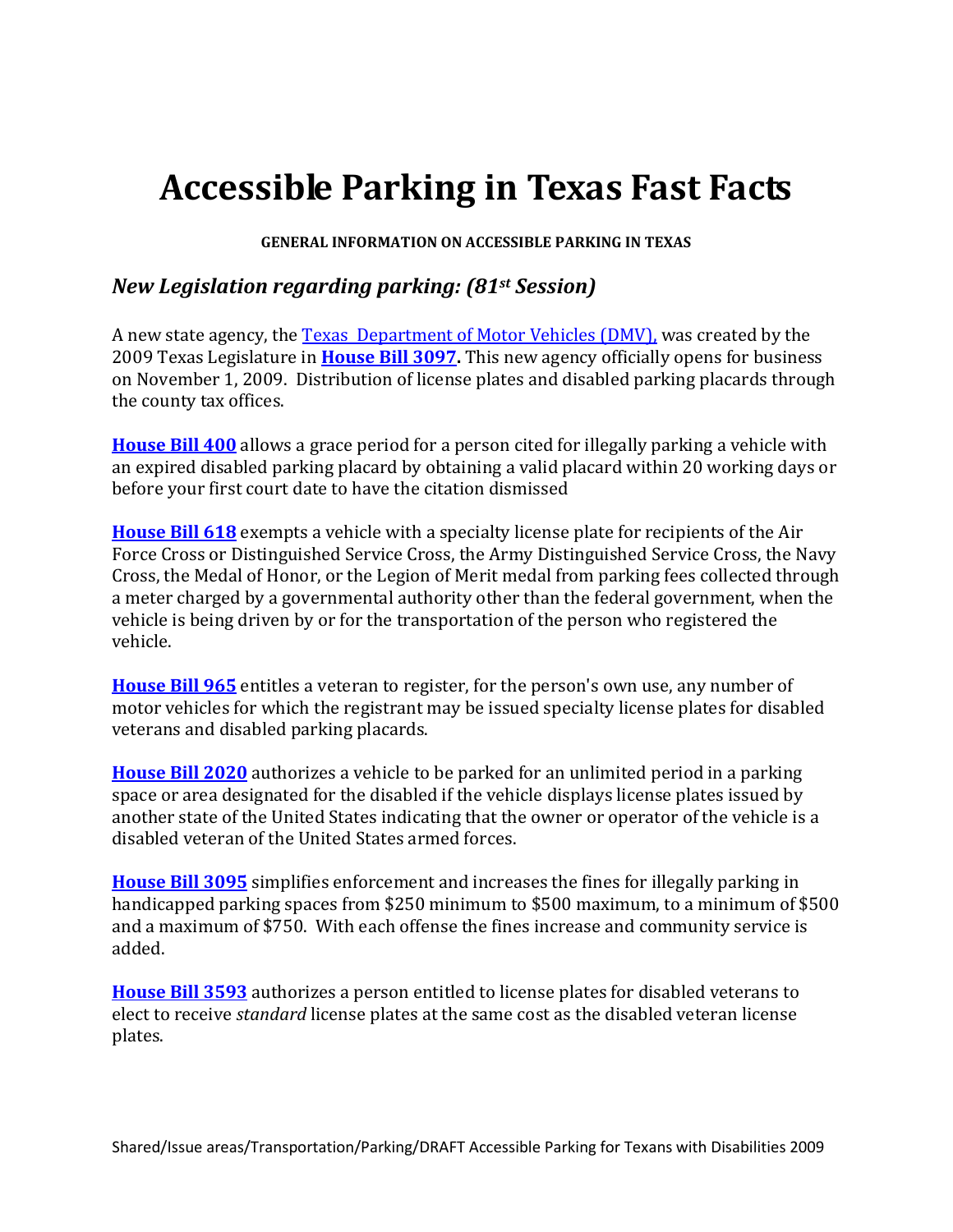**[Senate Bill 52](http://www.legis.state.tx.us/BillLookup/History.aspx?LegSess=81R&Bill=SB52)** increases penalties for illegal use of parking spaces for people with disabilities and allows the peace officer to seize the placard from an individual not authorized to use it.

**[Senate Bill 1367](http://www.legis.state.tx.us/BillLookup/History.aspx?LegSess=81R&Bill=SB1367)** authorizes a person who is licensed to practice optometry or therapeutic optometry to provide a notarized statement or written prescription required for a disabled parking placard for a person who has a mobility problem caused by an impairment of vision.

**[Senate Bill 1984](http://www.legis.state.tx.us/BillLookup/History.aspx?LegSess=81R&Bill=SB1984)** extends the authority to prescribe handicap parking placards, to conform to the Physician-PA practice laws of our state. This will ensure that patients of Physician Assistants (PAs) in a Physician-PA practice model will not be delayed in receiving their medically necessary disabled parking privileges.

**Resource: [Basic Facts for Persons with Disabilities](ftp://ftp.dot.state.tx.us/pub/txdot-info/vtr/misc/vtr_427.pdf)** brochure. (Updated in September of 2009)

# *Definition of Disability for Parking:*

Disability means a condition in which a person has a mobility problem that substantially impairs a persons' ability ambulate; visual acuity of more than 20/200 or less in the better eye with correcting lenses; or visual acuity of more than 20/200 but with a limited field of vision in which the widest diameter of the visual field subtends an angle 20 degrees or less. [\(Transportation Code §681.001\(2\)](http://law.justia.com/texas/codes/tn/007.00.000681.00.html) 

# *What's required to get a placard or plate for accessible parking?*

You can make an application for accessible parking by submitting a form called a [VTR-214](http://www.dot.state.tx.us/txdoteforms/GetForm?formName=/VTR-214.pdf&preference=PDFForm&appID=/vtr&fileID=1233334&status=/reportError.jsp&configFile=WFServletConfig.xml)  that you can download and take to your:

(1) a physician licensed to practice medicine in Texas,

 $(2)$  a physician's assistant in Texas, Arkansas, Louisiana, New Mexico, or Oklahoma if the applicant lives in a county with a population of 125,000 or less,

(3) a physician practicing medicine in the U.S. military on a military installation in Texas, or (4) a physician practicing medicine in a hospital or other health facility of the Department of Veterans Affairs, or

(5) a person licensed to practice podiatry or optometry in Texas, Arkansas, Louisiana, New Mexico, or Oklahoma. The physician's or applicable signature must be notarized, unless a written prescription from the physician or authorized professional is attached.

You then take your <u>VTR 214</u> to your county Tax Assessor Collector's Office.



# *What kinds of Placards are Available?*

# **Blue Placards**

BLUE Disabled Parking Placards are issued to persons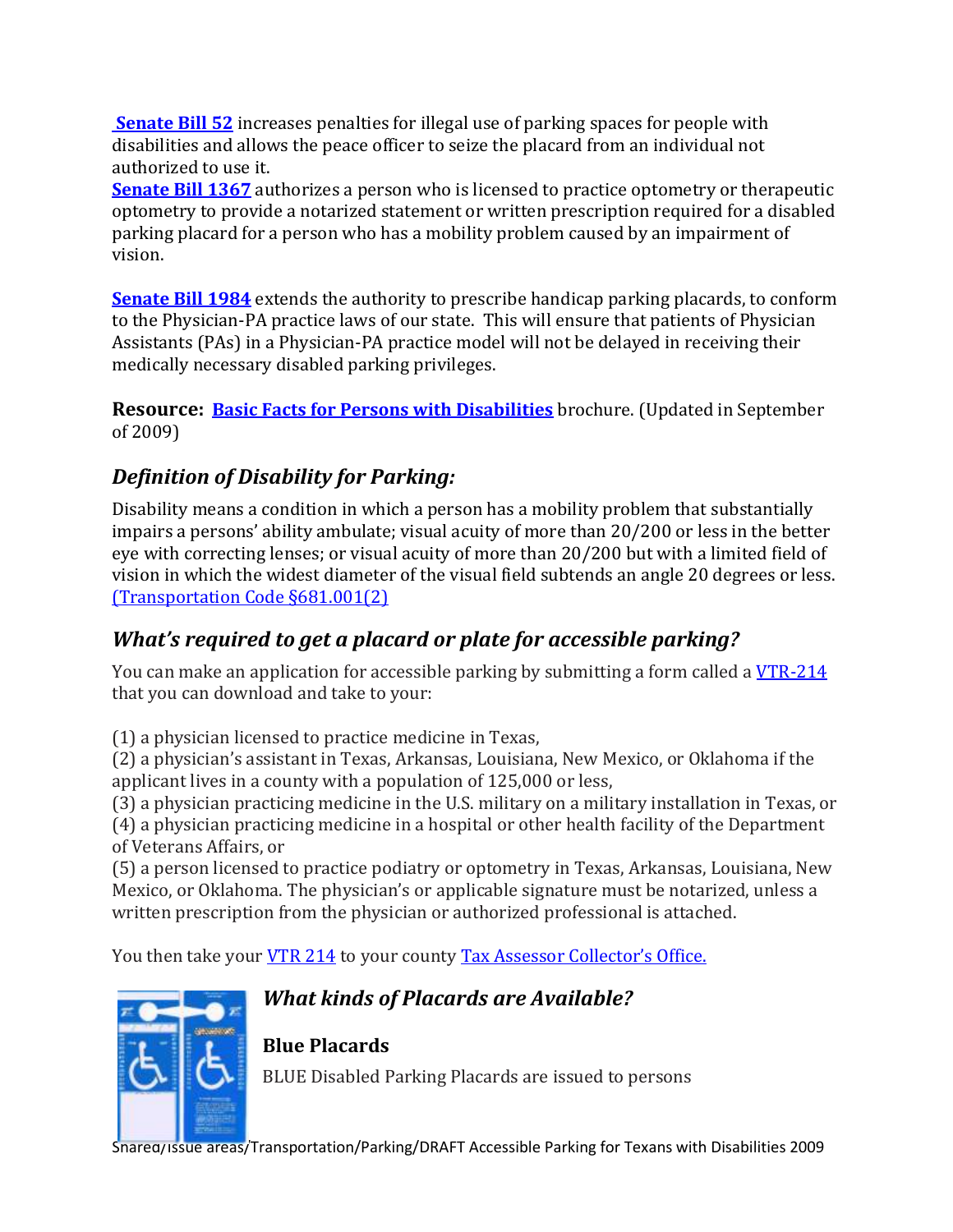with a permanent disability. **BLUE** Placards issued for a permanent disability are valid for a maximum of four years.



### **Red Placards**

RED Disabled Parking Placards are issued to persons **RED** Placards issued for a temporary disability are valid for six months from the date of issuance or until the end of the disability, whichever comes first with a temporary disability.

# *Options Available*

- **C** [Disabled Person license plates](http://www.txdmv.gov/vehicles/drivers/disabled.htm) displaying the International Symbol of Access (ISA) permanent disability (limit one set of PLATES)
- Limit one [1] placard for persons with Disabled Person license plates. Limit two [2] placards for persons with no Disabled Person license plates
- **C** Disabled Veterans Plates: Submit a <u>VTR-615</u> to your county Tax Assessor Collector. You must:
	- be a Texas resident;
	- be a veteran of the United States Armed Forces;
	- have a service-connected disability of at least 50 percent or at least 40 percent due to the amputation of a lower extremity;
	- receive compensation from the Federal Government as a result of the disability;
	- have a vehicle titled in his or her name.
- [Nursing homes, retirement communities, institutions](http://www.txdmv.gov/vehicles/drivers/disabled.htm) and other facilities that transport people with disabilities may obtain blue parking permits for their vehicles, including vans and buses. These permits can only be used when transporting people with disabilities.

## *General Public Cost:*

- Parking placards may be issued to persons with a permanent or temporary disability. There is no fee for a placard issued to a person with a permanent disability, and a \$5 fee (per placard) if issued to a person with a temporary disability.
- $\bullet$  The fee for Disabled License Plates is the regular registration fee for the vehicle as prescribed by law.
- Disabled License Plates may be personalized for an additional annual fee of \$40.

#### **Veterans Cost:**

 The cost for the first set of Disabled Veteran License Plates is \$3. The cost for any additional set of license plates is the regular registration fee for the vehicle.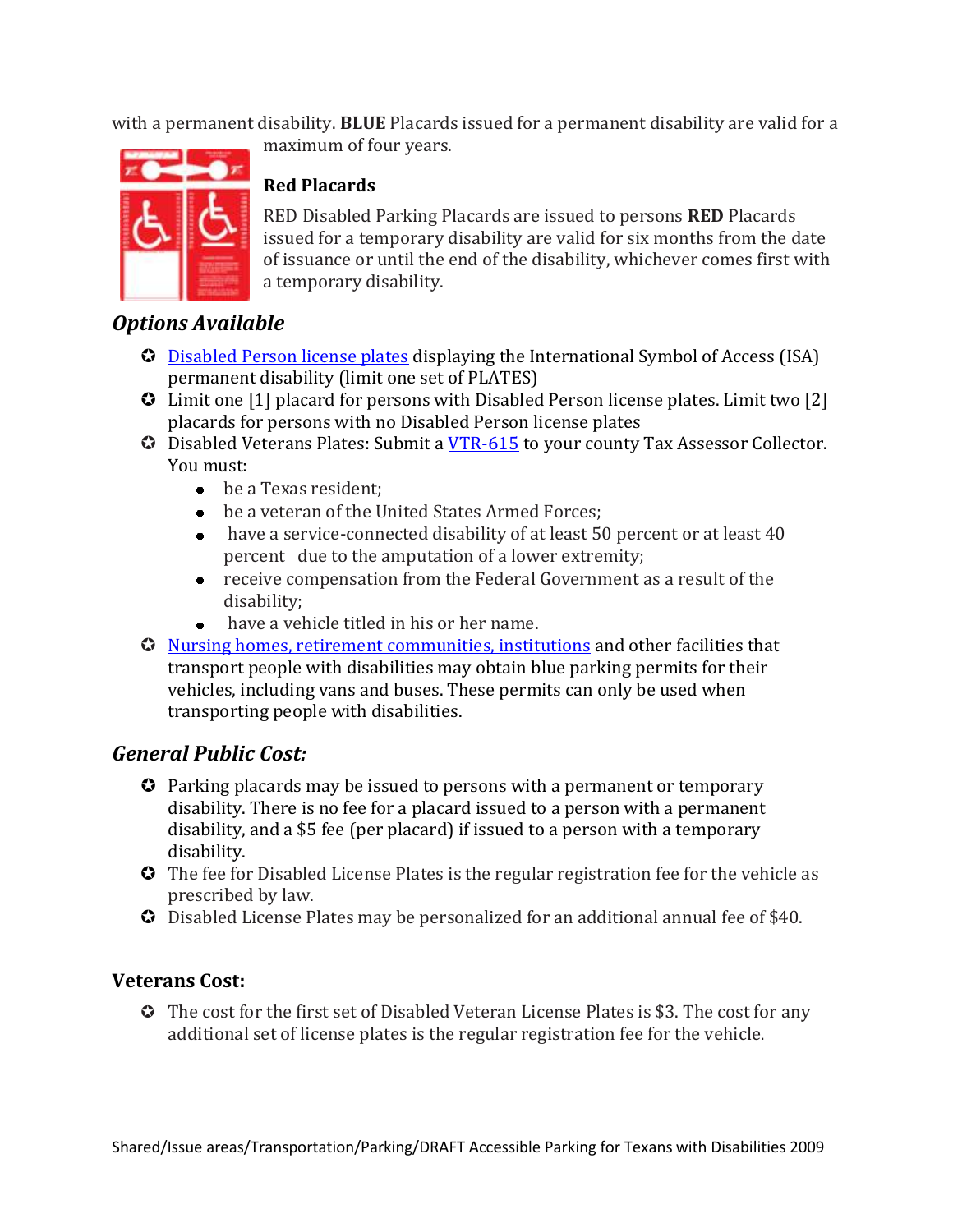**Reciprocity:** Individuals with <u>foreign or out-of-state parking placards or license plates</u> can park in accessible parking spaces in Texas. Texans can also their placards or license plates to park in all other states as well.

# *What are the laws regarding who can park in accessible parking spaces?*

Texas law provides that a vehicle may be parked for an unlimited period in a parking space that is designated specifically for persons with disabilities if the vehicle is being operated by or for the transportation of a person with a disability, and if the vehicle displays the appropriate plate or placard. However, this exemption does not apply to a fee or penalty imposed by:

(1) a branch of the United States government, or

(2) a governmental unit for parking at a meter, in a parking garage or lot, or in a space located within the boundaries of a municipal airport.

# **With the exception of:**

Owners of vehicles displaying:

- Disabled Veteran,
- Congressional Medal of Honor,
- Former Prisoner of War,
- Pearl Harbor Survivor,
- Purple Heart Recipient,
- Legion of Valor (Air Force Cross, Distinguished Service Cross, Army Distinguished Service Cross, Navy Cross or Medal of Honor) or
- Legion of Merit License Plates

are exempt from the payment of parking fees, including a fee collected through a parking meter, charged by a governmental authority other than a branch of the federal government. These vehicles are only exempt from the parking fees if they are being operated by or for the transportation of the person who registered the vehicle with the above mentioned license plates. In an *Attorney General's Opinion No. H-1291*, vehicles displaying Disabled Veteran License Plates must not be parked at meters longer than the maximum indicated time on the meters *if there is a restriction against parking at a meter* i*n excess of that time.*  However, this restriction does not apply if the vehicle also displays a Disabled Parking Placard.

Texas law allows parking placards to be removed and displayed in any vehicle used for transportation of a person with a disability. People with disabilities can apply for placards even if they do not own a car.

## **It is a Violation of Texas law:**

- To park a vehicle in an accessible parking space without displaying the appropriate plate or placard, even if a driver or a passenger of the vehicle has a disability;
- To park a vehicle in an accessible space when neither the driver or any passenger has a disability, even if the vehicle displays the appropriate plate or placard;

Shared/Issue areas/Transportation/Parking/DRAFT Accessible Parking for Texans with Disabilities 2009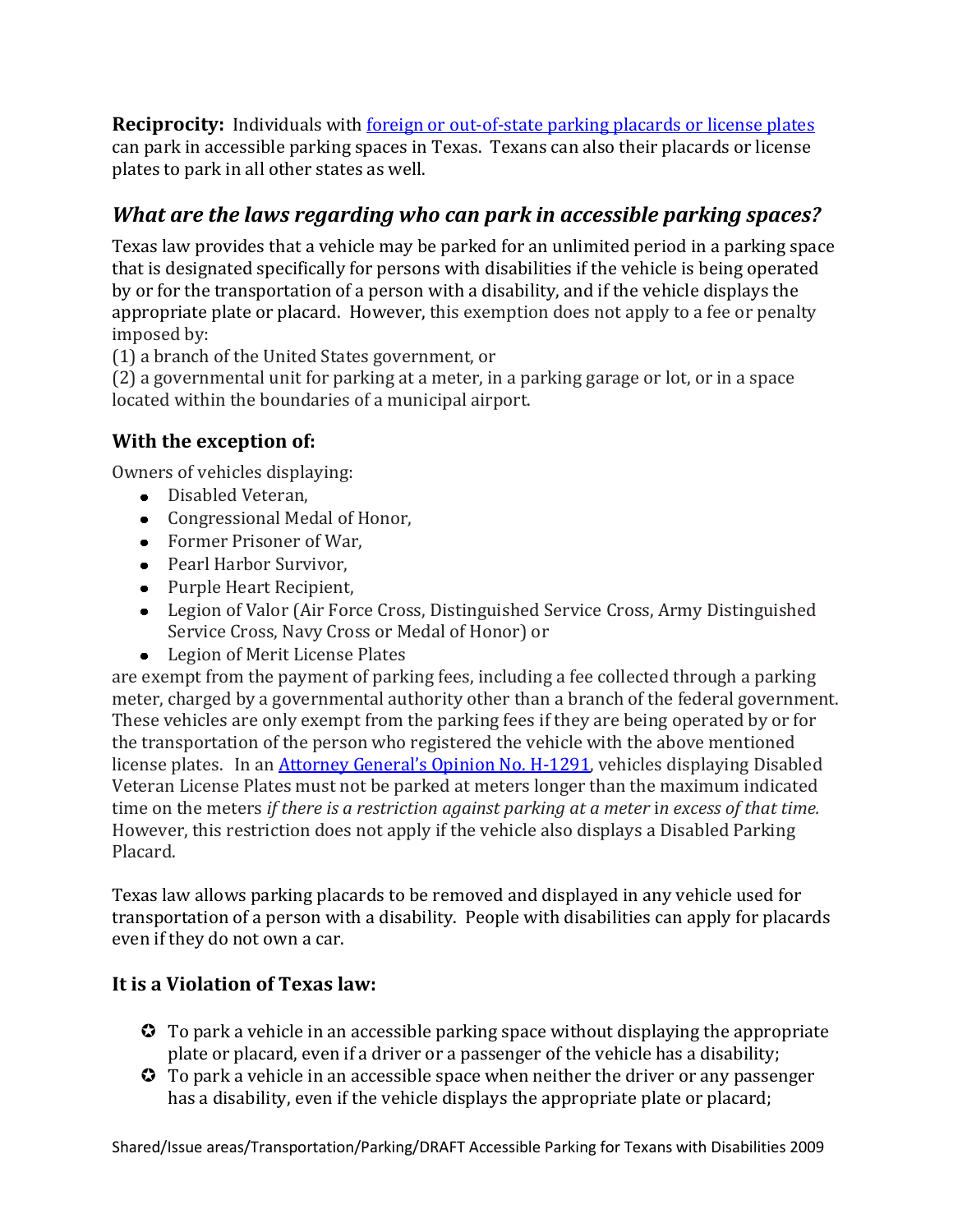- **O** To park a vehicle with a placard or plate that is expired;
- To park a vehicle with a placard or plate that belongs to someone who is not a driver or a passenger in the vehicle;
- To lend a parking placard to an individual without a disability who uses that placard to violate state law;
- To steal or counterfeit a parking placard or license plate;
- To park a car in such a way that it blocks access to an accessible parking space, an access aisle, or any architectural improvement that provides access for people with disabilities, such as a ramp or a curb cut.

#### **Violations of Accessible Parking in Texas:**

People who park in accessible parking spaces or who misuse Disabled Parking Placards or License Plates are subject to fines of up to **\$2,500 and/or up to 50 hours of community service.** 

Accordingly, parking a vehicle so as to block any disabled parking van-access aisle is an offense.

#### **Seizure of Placards**

A law enforcement officer may seize a Disabled Parking Placard if the law enforcement officer believes that a parking offense was committed. The person from whom the placard was seized may request a hearing. At the hearing, the department will determine if revocation of the placard should continue or if the revocation should be rescinded.

#### **Buying Gas and Texans with Disabilities**

[Refueling services](http://www.ada.gov/publicat.htm) are available to a driver with a disability of a vehicle that displays a Disabled Parking Placard or Disabled License Plates. The refueling service is available only at service stations or other facilities which provide both full-service and self-service pump islands and is limited to gasoline and diesel fuel. Prices charged for the fuel may not be greater than the self-service price. Complaints concerning non-compliance with this law should be directed to the local district or county attorney or to the Texas Attorney General's consumer affairs office.

#### *How do I create an accessible parking space?*

[The Texas Accessibility Standards \(TAS\)](http://www.license.state.tx.us/ab/abtas.htm) regulates the size and placement of accessible parking spaces. The Texas Department of Licensing and Regulation (TDLR) is the state agency responsible for enforcing the TAS, which covers a wide range of accessible building components. The TAS has been certified as being equivalent to the Americans with Disabilities Act (ADA) standards, so [parking spaces constructed using the TAS](http://www.license.state.tx.us/ab/abtas4a.htm#4.6) are also compliant with the federal ADA standards.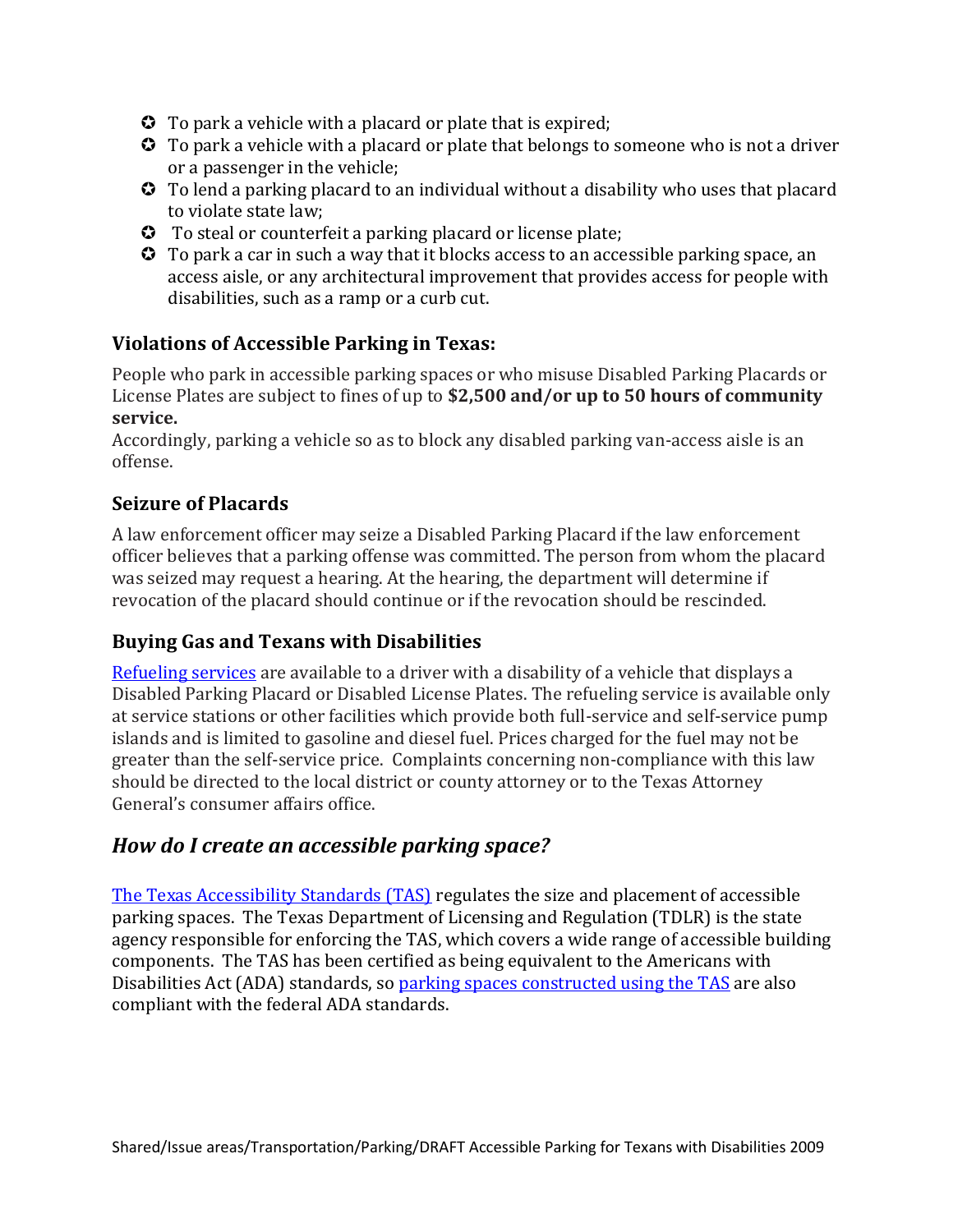#### **The Texas Accessibility Standards requires that:**

- A minimum number of accessible parking spaces must be provided, consistent with the chart below. At least one out of every eight spaces, but no less than one, must be made van-accessible.
- Accessible parking spaces must be located on the shortest accessible route of travel to an accessible entrance. If there are multiple accessible entrances, the accessible parking spaces shall be dispersed and located closest to the accessible entrances.
- Parallel parking is discouraged unless it can be situated so that persons entering and exiting vehicles will be out of the flow of traffic.
- Accessible parking spaces must be at least 96 inches (2440 millimeters) wide.
- Each accessible parking space must have either an access aisle at least 60 inches (1525 millimeters) wide or a van-accessible aisle at least 96 inches (2440 millimeters) wide.
- Parking spaces and access aisles must be level, with a maximum allowable slope of 2% in all directions.
- Each accessible parking space shall be designated as a reserved space with a sign showing the symbol of accessibility. Designated van-accessible parking spaces must have an additional "Van-Accessible" sign mounted below the symbol of accessibility.
- Signs shall be located 60 Inches (1525 millimeters) above the ground.
- Covered parking must provide a minimum vertical clearance of 114 inches (2895 millimeters) at entrances, exits, passenger loading zones, and along at least one vehicle access route.
- Covered parking must provide a minimum vertical clearance of 98 inches (2490 millimeters) at all van-accessible spaces.
- Passenger loading zones shall provide an access aisle at least 60 inches (1525 millimeters) wide and 240 inches (6100 millimeters) long parallel to the vehicle pull-up space.
- Two parking spaces may share the same access aisle.

## **[The Department of Justice Restriping Parking Lots Technical Assistance](http://www.ada.gov/restribr.pdf)**

When a business restripes a parking lot, it must provide accessible parking spaces as required by the ADA Standards for Accessible Design. In addition, businesses or privately owned facilities that provide goods or services to the public have a continuing ADA obligation to remove barriers to access in existing parking lots when it is readily achievable to do so. Because restriping is relatively inexpensive, it is readily achievable in most cases. This ADA Business Brief provides key information about how to create accessible car and van spaces and how many spaces to provide when parking lots are restriped.

# *Multi-Family Residential Accessible Parking:*

Additionally, the federal Fair Housing Act may require the owner of a [multi-family](http://www.fairhousingfirst.org/faq/parkingspaces.html)  [residential property to provide accessible parking.](http://www.fairhousingfirst.org/faq/parkingspaces.html) A tenant with a disability may ask the owner to create an accessible parking space so that they can access their apartment. Under the Fair Housing Act, property owners are required to provide "reasonable accommodations" to tenants with disabilities. A request for an accessible parking space

Shared/Issue areas/Transportation/Parking/DRAFT Accessible Parking for Texans with Disabilities 2009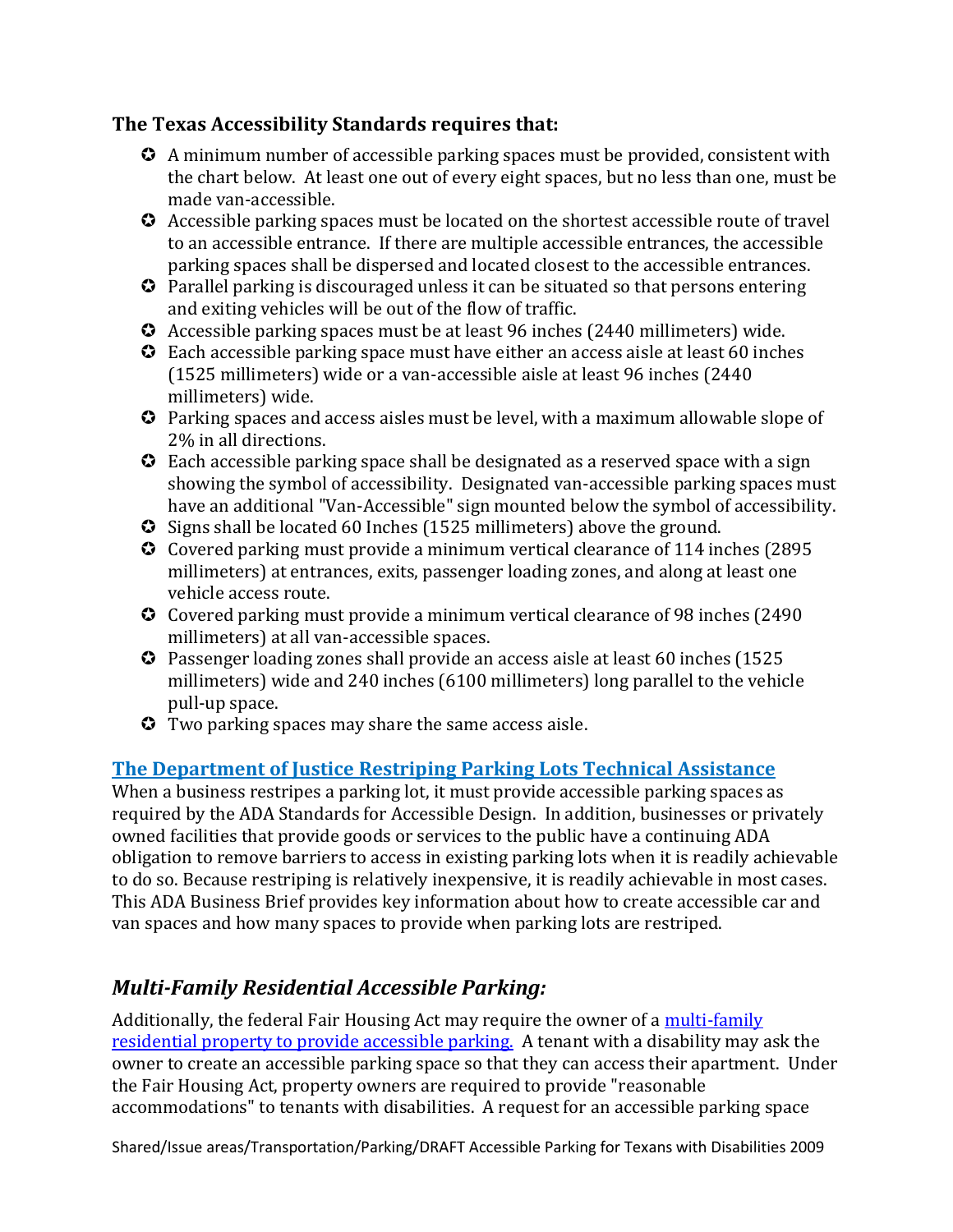would be considered as a "reasonable accommodation", unless it would be difficult or impractical to provide such a space.

| Total Parking Spaces in Lot | Required Minimum Number<br>of Accessible Parking Spaces | Required Minimum Number<br>of Van Accessible Parking Spaces |
|-----------------------------|---------------------------------------------------------|-------------------------------------------------------------|
| 1 to 25                     |                                                         |                                                             |
| 26 to 50                    | 2                                                       |                                                             |
| 51 to 75                    | 3                                                       |                                                             |
| 76 to 100                   | 4                                                       |                                                             |
| 101 to 150                  | 5                                                       |                                                             |
| 151 to 200                  | 6                                                       |                                                             |
| 201 to 300                  |                                                         |                                                             |
| 301 to 400                  | R)                                                      |                                                             |
| 401 to 500                  | q                                                       |                                                             |
| 500 to 1000                 | 2% of total                                             | 1 out of every 8 accessible spaces                          |
| Over 1001                   | 20 plus 1 for each 100 over 1000                        | 1 out of every 8 accessible spaces                          |

## *Required Number of Accessible Spaces*

## *How does the Americans with Disabilities Act relate to parking?*

[The Americans with Disabilities Act of 1990](http://www.ada.gov/videogallery.htm) is the world's first civil rights act for persons with disabilities. The ADA has several different provisions that touch on different accessible parking issues.

**Employment.** The ADA requires that businesses provide "reasonable accommodations" for employees with disabilities. In certain circumstances, employees with disabilities may require parking accommodations. Such accommodations could include a reserved parking space, a covered parking space, or transportation assistance from a remote parking lot. However, an employer is not required to provide an accommodation that would result in lesser access for members of the public, i.e., allowing an employee to park in an accessible space that is reserved for customers with disabilities.

**Program Access:** The ADA requires that state and local government entities provide [access for all their programs and services.](http://www.ada.gov/business.htm) In certain instances, this may require the government to provide parking spaces in excess of the ADA requirements. For example, if a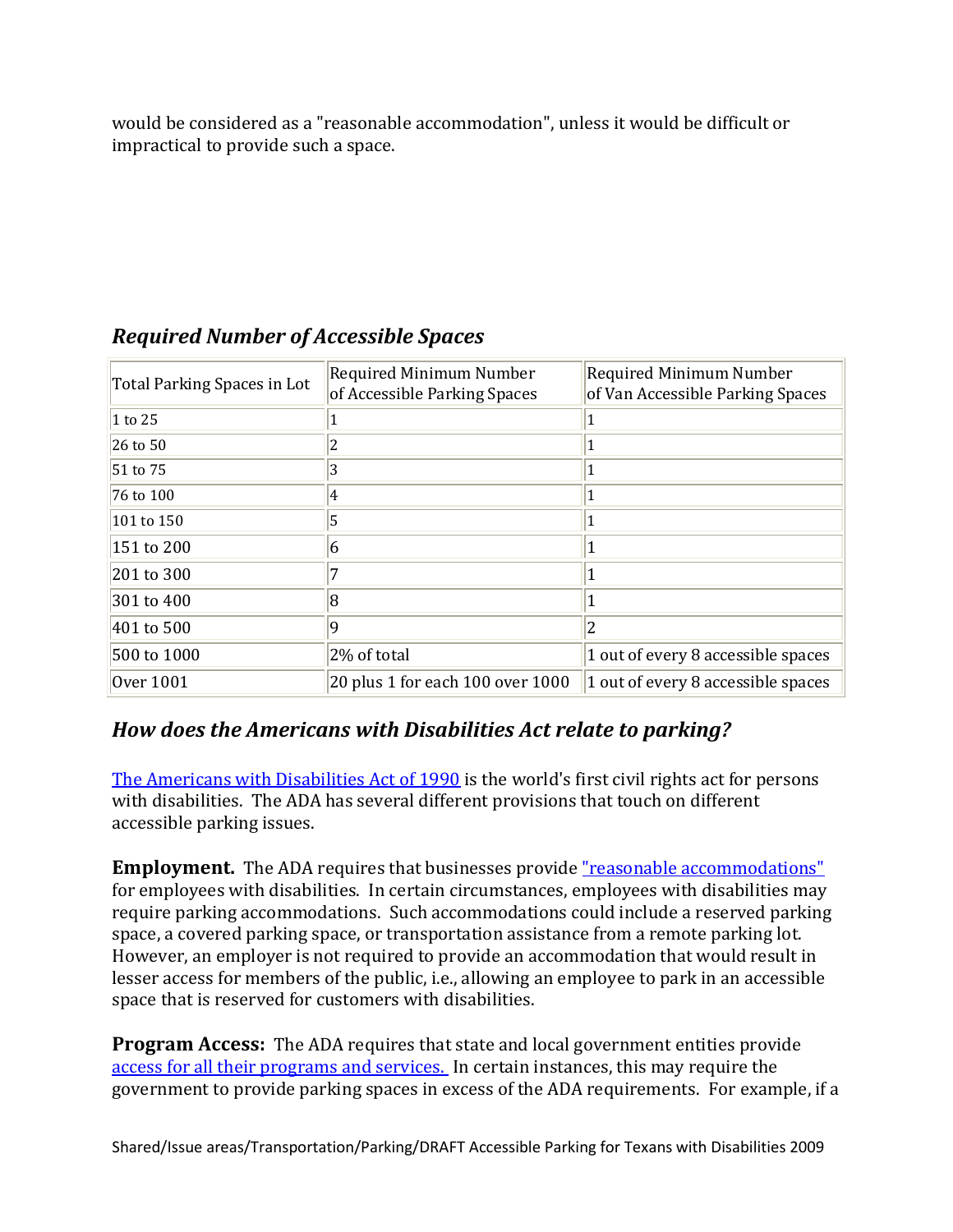city were to sponsor a wheelchair race, it may need to provide additional temporary vanaccessible spaces.

**Readily Achievable:** The ADA requires that buildings built before 1991 must remove architectural barriers that are ["readily achievable".](http://www.ada.gov/adata1.htm) "Readily achievable" means that the barrier can be removed easily, and with little cost. A Department of Justice publication on parking stated that for most businesses, restriping parking lots to include accessible parking spaces was "readily achievable in most cases."

[Maintenance of Accessible features](http://www.ada.gov/business/retail_access.htm) **and Enforcement:** ADA compliance is an ongoing responsibility. Business and government entities that are required to provide accessible parking must continue to ensure access to such parking. For example, the Department of Justice required one Massachusetts restaurant chain to fix a pothole in an accessible parking space, arrange for the prompt removal of snow and debris blocking accessible parking spaces, and "police the use of the parking spaces to insure that they are available for the use of individuals with disabilities, and are not being used by other individuals."

## *Who has the authority to investigate violations of Texas parking law?*

If a person violates the Texas law regarding parking in accessible spaces, the local law enforcement agencies have the authority to issue tickets. Additionally, some communities have volunteers who enforce parking laws.

If a business, government agency, or other place of public accommodation violates the law regarding the **construction** of an accessible parking space, individuals may file complaints with the Texas Department of Licensing and Regulation, the state agency with responsibility to enforce the [Texas Architectural Barriers Act.](http://www.license.state.tx.us/ab/ab.htm) To file a complaint with TDLR, please contact:

[Texas Department of Licensing & Regulation](http://www.license.state.tx.us/) 

Architectural Barriers Section PO. Box 12157 Austin, Texas 78711 (800) 803-9202 (512) 475-2886 (Fax) Complaint form (PDF format):

The Department of Justice also has the authority to enforce the parking provisions of the Americans with Disabilities Act. To file a complaint with the Department of Justice, please contact:

#### [U.S. Department of Justice](http://www.usdoj.gov/crt/ada/adahom1.htm)

Civil Rights Division Disability Rights Section P.O. Box 66738

Shared/Issue areas/Transportation/Parking/DRAFT Accessible Parking for Texans with Disabilities 2009